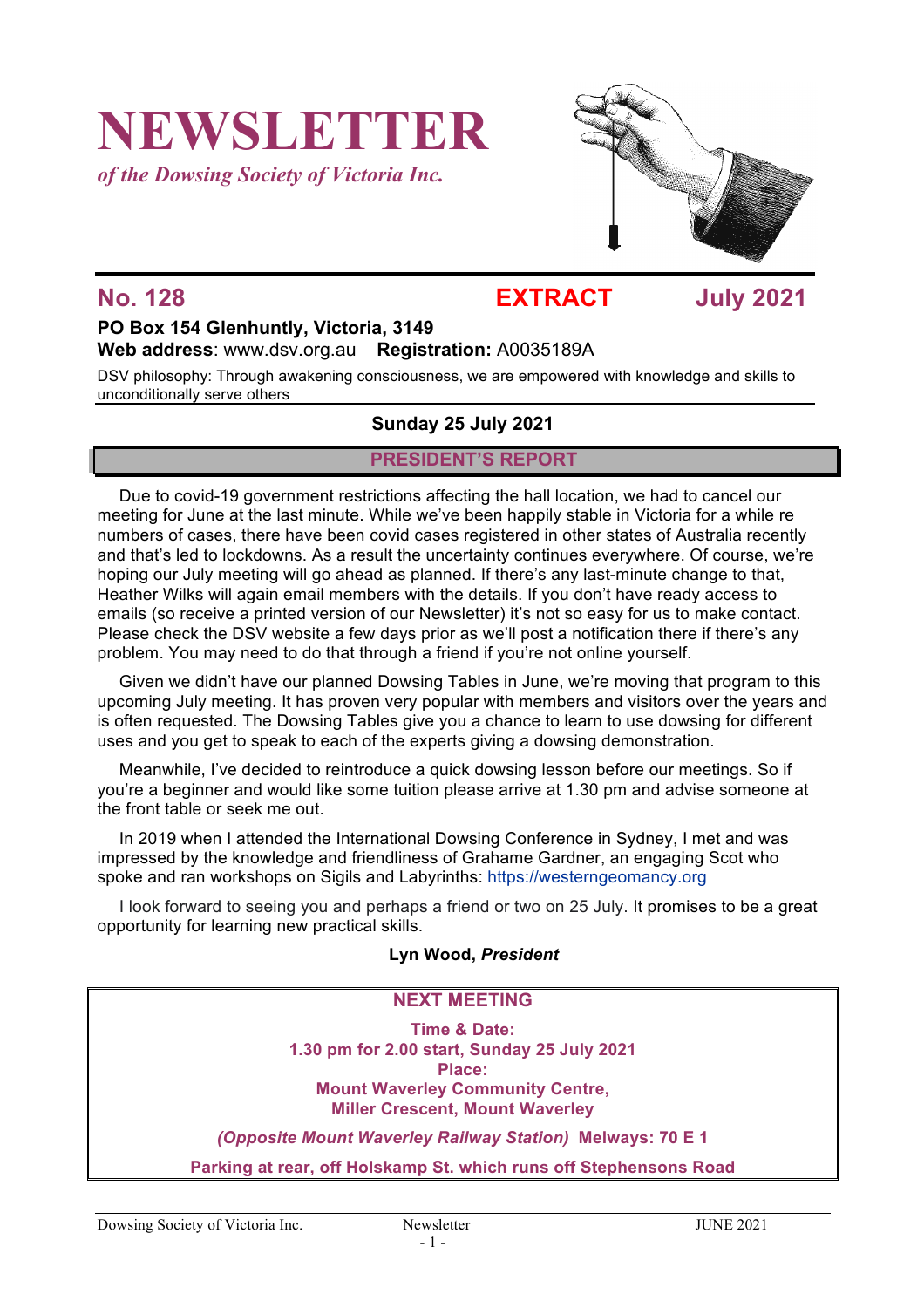#### **OUR NEXT MEETING**

For our next meeting on 25 July. It's Take Two. We'd planned this for June but that meeting was cancelled at the last minute due to government restrictions. However, we're scheduling it again. It's a return to a format that's become a favourite with DSV Members and visitors alike over time.

We'll have various Dowsing Tables manned by a number of dowsers sharing their expertise. The idea is to stop by and pick up some great tips from one table before moving on to another where someone else is demonstrating a different aspect of dowsing. Lyn Wood will be share her skills with map dowsing. Heather Wilks will concentrate on changing energy – with some extra emphasis on weather dowsing! And there'll be a selection of other experienced dowsers providing useful dowsing insights on different topics of dowsing.

It's always lots of fun and of course there are new things to discover about dowsing.

This promises to be a good meeting for you to bring along some friends who are perhaps new to dowsing and would like to get a great overview of what's possible.



# **Gently Does It Lyn Wood**

Phone: 0409 839 581 or 8759 3182 Email: lyn.wood@optusnet.com.au

· Reiki Workshops

- · Crystal Heart Reiki/
- Sekh'm Healing
- · Blue Moon Aromatherapy
- Ear Candling
- · Property Dowsing
- · Oh! Naturale Skin & Haircare
- · Pendulum Workshops
- Super Concentrates household products



## **Integrated** effective healing

- Dowsing Tapping
- Hypnotherapy

**Heather Wilks** heather@ohnaturale.com 0414836654

### **DOWSING FOR SLEEP**

*Thanks to Olive Lane, DSV Committee Member, for this very useful approach for improved sleep.*

We had our two grandsons (four and six years old) stay overnight for the first time in June. Once in bed there were some delay tactics as they kept coming to check on Grandma and Grandpa – and having drinks.

So I decided to clear their bedroom of any non-beneficial energies and placed blue green energy in the room instead. They went to sleep at 9.30 pm. We needed to wake them at 7 am to get them to school in good time. They were both happy, even though the younger one apparently doesn't like to be woken up. I hope you find it useful for yourself and others.

#### Here's the quick protocol.

NO Direction # Neutralising any non-beneficial energy in the room.

YES Direction # Transforming the energy to the most beneficial and bringing in blue green energy for a healthy, happy night's sleep.

*[Thanks Olive. I'm using it with great success. Be good to hear from others who benefit with your practical sleep dowsing Ed.]*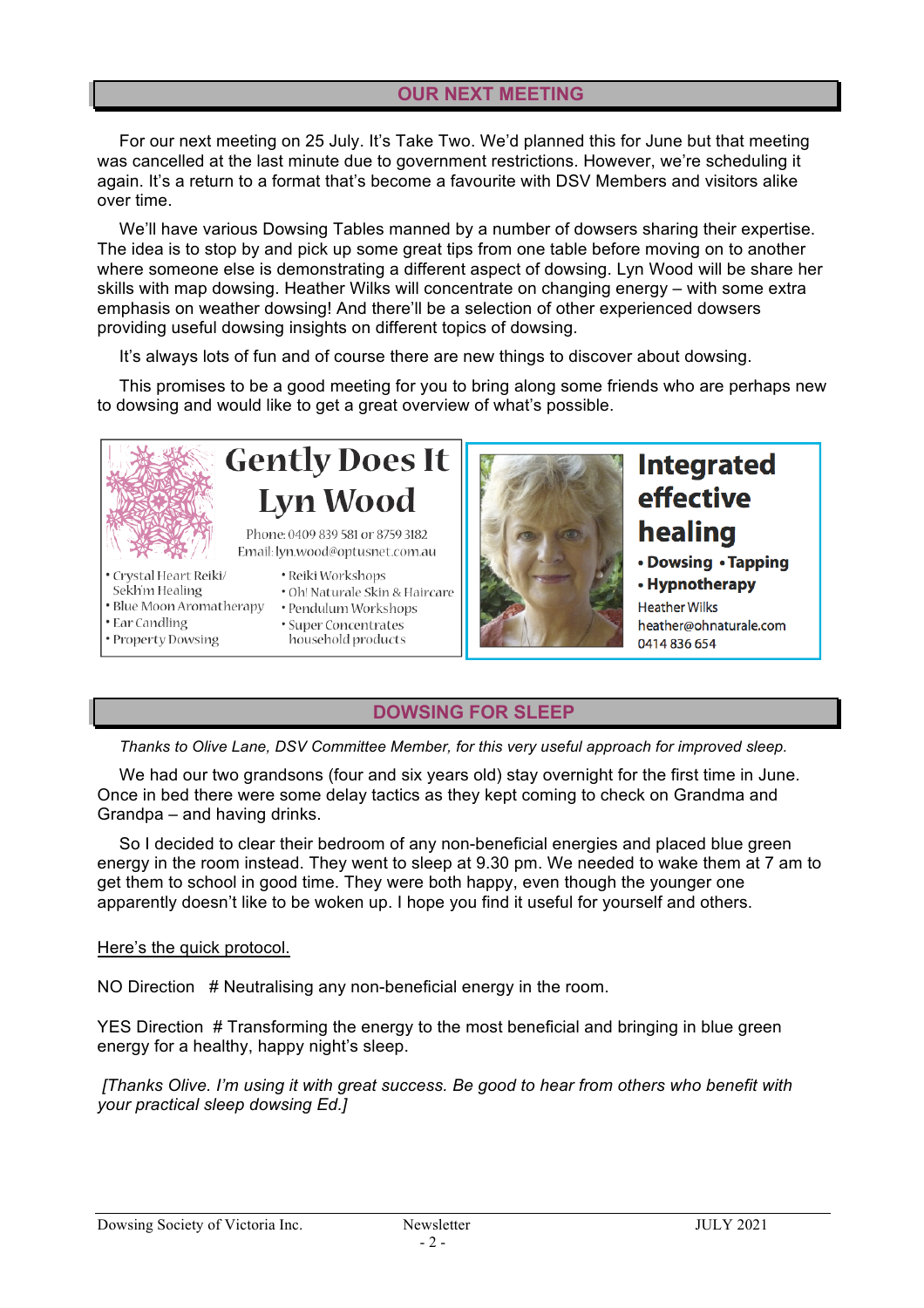*By geomancer, Sandy Brightman, November 2014. Thanks to Bev Ellison DSV Committee Member for sharing this article with us.*

Are your emotions and attitudes your own? What about your energy levels, mental focus or illnesses? Are you being bombarded by other people's energies, even from the past?

We are all being influenced energetically on a daily basis from outside, unseen forces. These forces can be from natural earth energies, such as water lines, fault lines, geomagnetic lines or ley lines (collectively called 'geopathic stress'), energy from other people, man-made frequencies such as EMFs, microwaves or radio waves and stored frequencies in the land, house or objects. These subtle energies can be positive or negative; they can be new or very, very old. Age does not weaken them, however geopathic stress can be balanced, EMFs can be shielded and stored energies can be removed altogether.

'Psychic impressions' are stored energies left in the land, building or objects, such as furniture and jewellery. When the same thought or emotion is experienced, in the same place, over a long period of time or an extremely intense emotion is experienced at once, these emotions can be stored in the surrounding area. Then when you enter the area, you can interact on a subtle level with the stored emotion.

An old shop and homestead I worked on in the middle of Tasmania (Australia) had a negative psychic impression left in the land. When the shop was built over one hundred years ago, the negative energy penetrated the building. The impression was about 2m round, situated behind the shop counter and vibrated into the loft above. The current owners unconsciously avoided the area by always coming out from the counter and walking the long way round to the stairs. They said the area 'just didn't feel right'. The area always felt colder than the rest of the shop. Using my dowsing rods to tap into the energy, I found that an escaped convict had sheltered here, but was soon found by police. All the fear the convict had felt had seeped into the ground, leaving the psychic impression to last for over 100 years. Interestingly, a line of fear ran from the impression out to the paddocks, where it suddenly stopped. A lesser impression was left here where the convict had died. The original impression left in the shop was not adversely affecting anyone's health, as people tended to avoid the area. You have to spend a long time in a psychic impression for it to weaken your immune system and leading to illness, e.g. sleeping in it. I'm sure, however, that business would have been affected.

One client didn't like going into her kitchen, as it felt 'sad'. There was a psychic impression left at the end of the bench. This is where the mother (previous owner) would stand as she watched her two grown sons continually fight. Her sadness seeped into the kitchen, which was then experienced by the new owner. Another couple often had 'silly' fights in their kitchen. A negative psychic impression was found left in the land under the kitchen. Once this was cleared, the fights stopped.

Psyhic impressions can be intentionally placed. Most are unconsciously left from strong emotions over time, but not all. After balancing the energies of a house, I always finish with a blessing that imbues the house with positive energy. Often I have programmed crystals to aid in the healing of an individual. To clear jewellery of negative energy, simply use the visualisation discussed earlier. To intentionally program a crystal or object, fill it with love and light.

Whole houses or buildings can hold subtle energies for years. For example, places of worship absorb the emotions of the congregation that you can feel even when the building is empty, or places of war and violence take on those characteristics.

So, if you ever feel angry, sad, frustrated or happy for no reason in the same place or you actively avoid an area, you may be experiencing someone else's emotions that have been stored as a psychic impression. Stop living in other people's emotions (unless those energies are of love, prosperity, health etc). Visualisation and loving intentions can balance these negative areas. Smudge sticks work well, as does sound, e.g. Tibetan bells, in moving and balancing energy. *[Also dowsing to change energy. Ed.]*